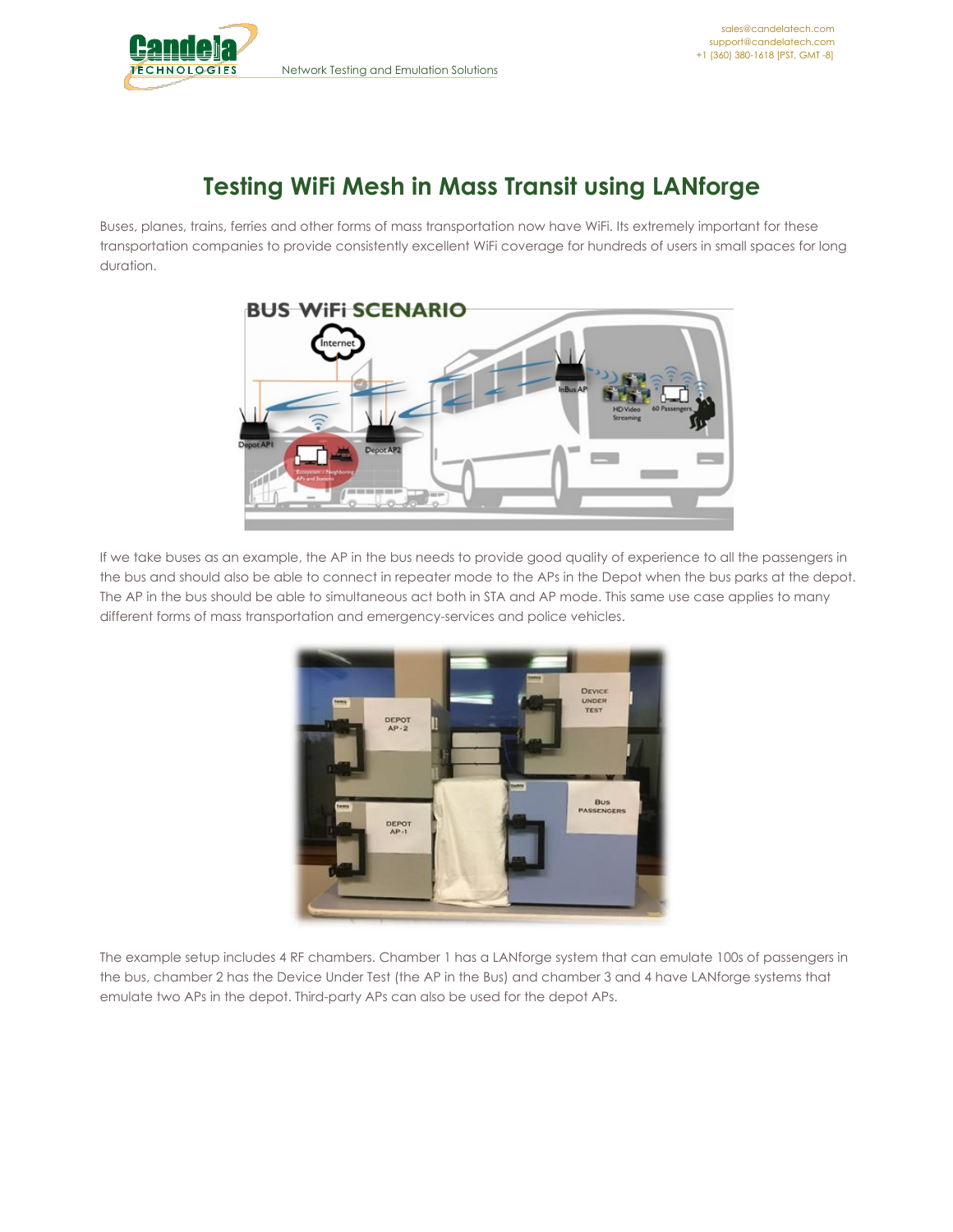

All chambers are connected using programmable attenuators. The setup allows 100s of emulated passengers connecting to the AP under test while roaming the AP under test in the bus between the 2 Depot APs. LANforge can generate emulated HD video streaming and other traffic flows and report details of the end-user experience.



## **Includes these Building Blocks**

- Station Emulation to load DUT AP
- AP Emulation to act as Depot APs
- AP/STA Emulation and monitor radios for adjacent WiFi interference and packet capture
- 4 RF Enclosures
- Programmable Attenuators
- Traffic Generation feature set (TCP, UDP, HTTP, emulated HD Video streaming...)
- RF Cables, splitters/combiners.

## **Key Tests**

- DUT capacity test with many users
- DUT roaming between Depot uplink APs
- AP validation: LANforge-APs and third-party APs may be used for Depot APs
- Stability test as many users come and go
- DHCP lease management
- Web Portal login available, requires additional scripting work

## Transportation [Demonstration](https://www.youtube.com/watch?v=8ZyJWP4e8Fg)

Pricing: Pricing ranges from \$50k to \$150k and includes the building blocks listed above.

Lead Times: Most LANforge systems can generally be shipped within a couple of days of customer PO. The accessories may need 2-4 weeks of lead time.

TaaS/Onsite Support: For a customer with only occasional testing needs, we provide an option of Test as a Service.